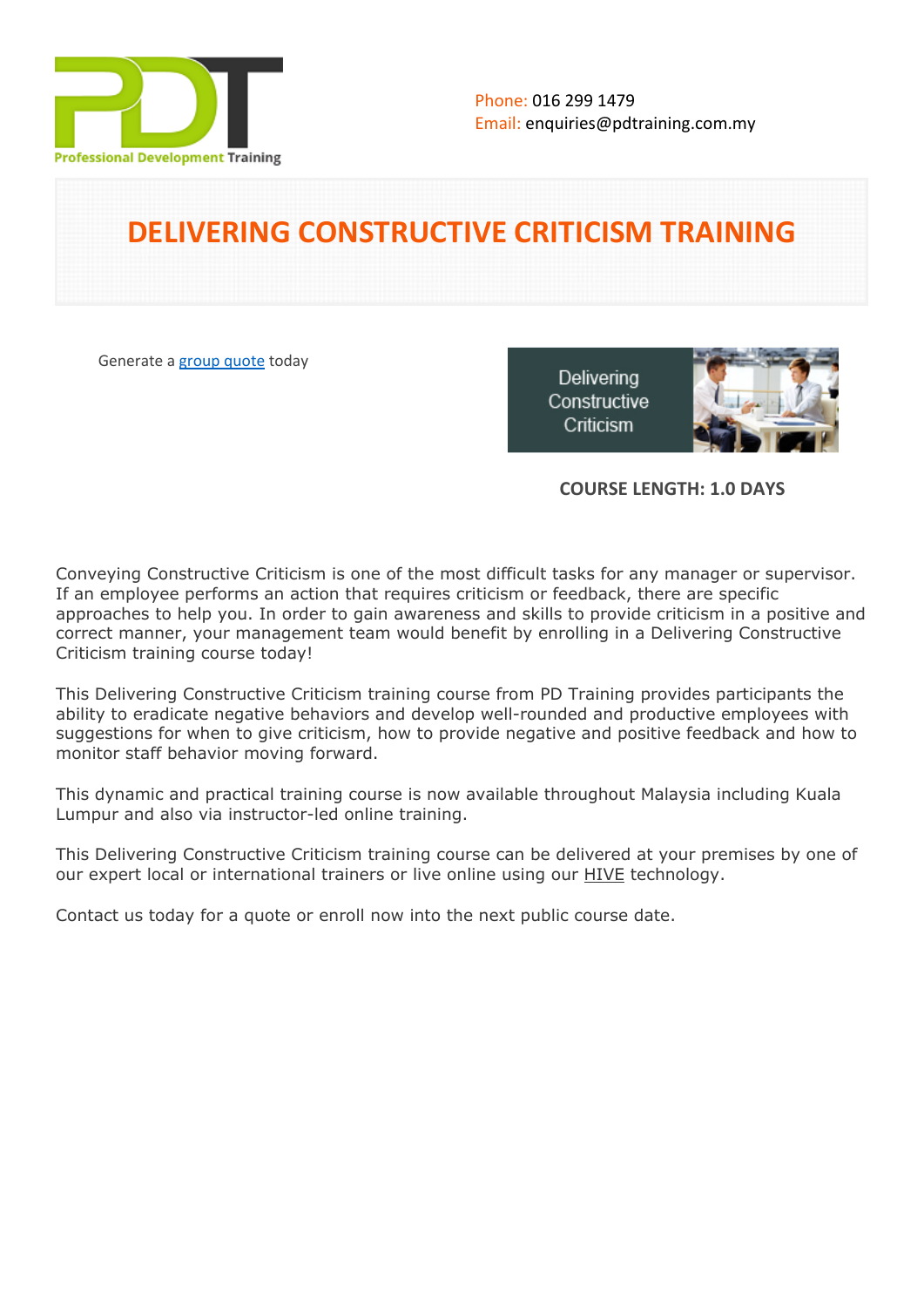## **FOREWORD**

Constructive Criticism must be provided correctly to maximize its impact and benefits. During this training course in delivering constructive criticism, participants receive training in choosing the right place, time and occasion for giving criticism, setting goals, prepare and plan a healthy criticism, and understanding the role of emotions and reactions in delivering constructive criticism.

## **OUTCOMES**

Effective criticism helps in the management of human resources. It reduces/eliminates problematic behaviors and conflicts that negatively impact an organization. When an employee commits an action that requires feedback or criticism it needs to be handled appropriately and skillfully. This extensive training course helps participants develop essential skills in delivering constructive criticism that positively impacts an individual and the company.

## **After completing this course, participants will have learned to:**

- Determine the right place to give feedback
- Consider informal feedback
- Gather facts on the issue
- Create an action plan
- Practice tone
- Control and create an impact
- Criticize in private, praise in public
- Create a safe environment for providing criticism
- Monitor body language
- Develop understanding and active listening
- Be collaborative
- Set goals
- Check emotions and outbursts
- Diffuse negative emotions including anger
- Understand what not to do
- Measure results

#### **MODULES**

#### **Lesson 1: Getting Started**

- Housekeeping Items
- Pre-Assignment Review
- Workshop Objectives
- The Parking Lot
- Action Plan

#### **Lesson 2: When Should Feedback Occur?**

- Repeated Events or Behavior
- Breaches in Company Policy
- When Informal Feedback Has Not Worked
- Immediately After the Occurrence
- Case Study